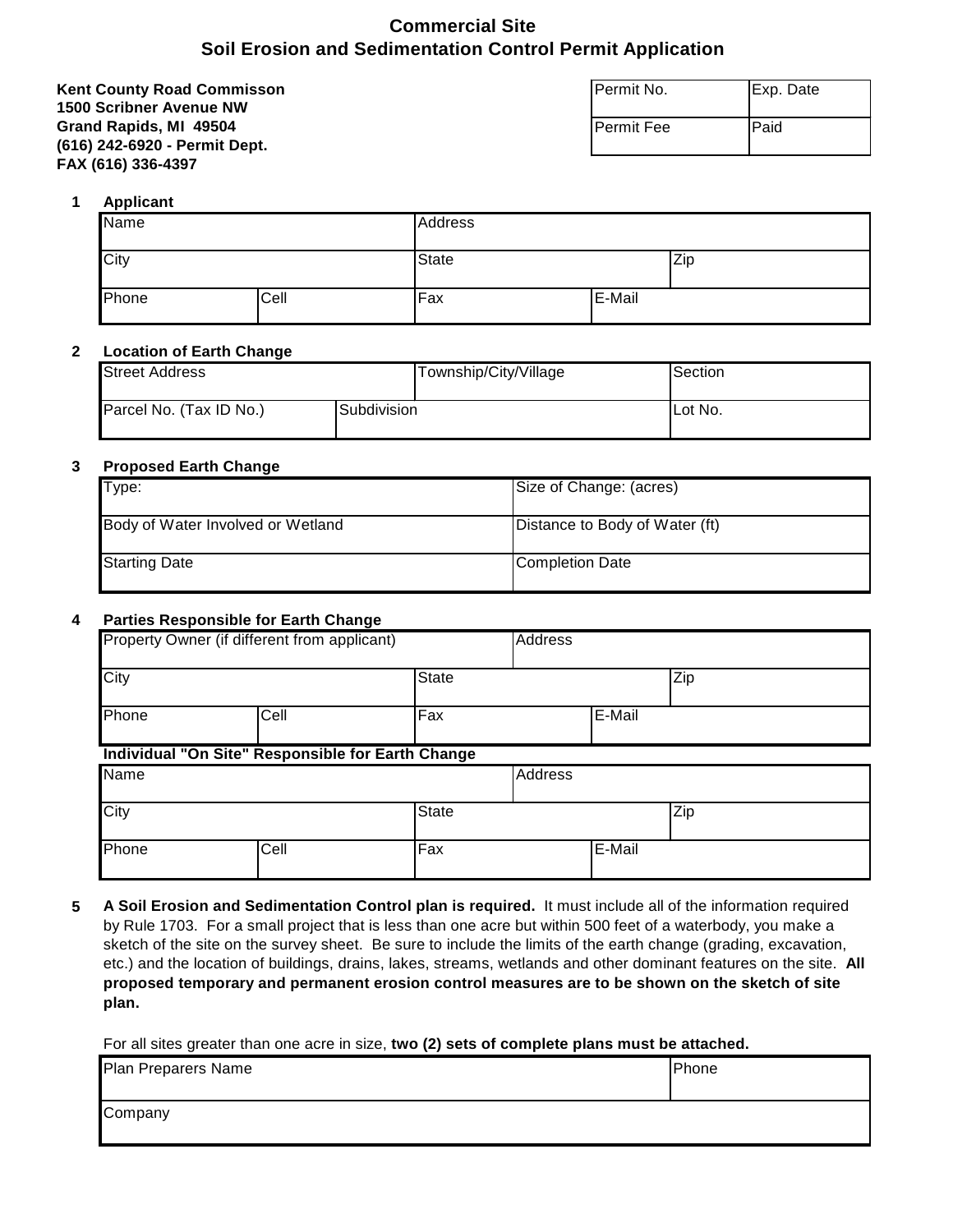#### **6 Performance Deposit (\$1000/acre, minimun \$2000 - check form of deposit that applies)**

| <b>Amount Required</b>                                  |       |                |                                                              |       |
|---------------------------------------------------------|-------|----------------|--------------------------------------------------------------|-------|
| Company Check No.                                       |       |                |                                                              |       |
| Certified Check No.                                     |       |                |                                                              |       |
| <b>Irrevocable Letter of Credit</b><br>Bank/ Agent Name |       | <b>Address</b> | ** (Applicant must use the enclosed Letter Of Credit form)** |       |
| City                                                    | State |                | Zip                                                          | Phone |

#### **7 Required Information**

| Soil Type                         | Quantity of Excavation and Fill |                       |
|-----------------------------------|---------------------------------|-----------------------|
| <b>Temporary Control Measures</b> |                                 | <b>Estimated Cost</b> |
| <b>Permanent Control Measures</b> |                                 | <b>Estimated Cost</b> |
| Maintenance Program               | Responsibility                  |                       |
| <b>Timing Sequence</b>            |                                 |                       |
| Other Helpful Information         |                                 |                       |

I (we) affirm that the above information is accurate and that I (we) will conduct the above described earth change in accordance with PART 91 of Public Act 451 of 1994, as amended, its corresponding rules, applicable local ordinances and the documents accompanying this application.

**Applicant/Designated Agent Signature** *(designated agent must have a written statement from landowner authorizing him/her to secure a permit in the landowner's name)*

Signature Date

Field Inspection - Bruce Schutte 242-6901 ext 6909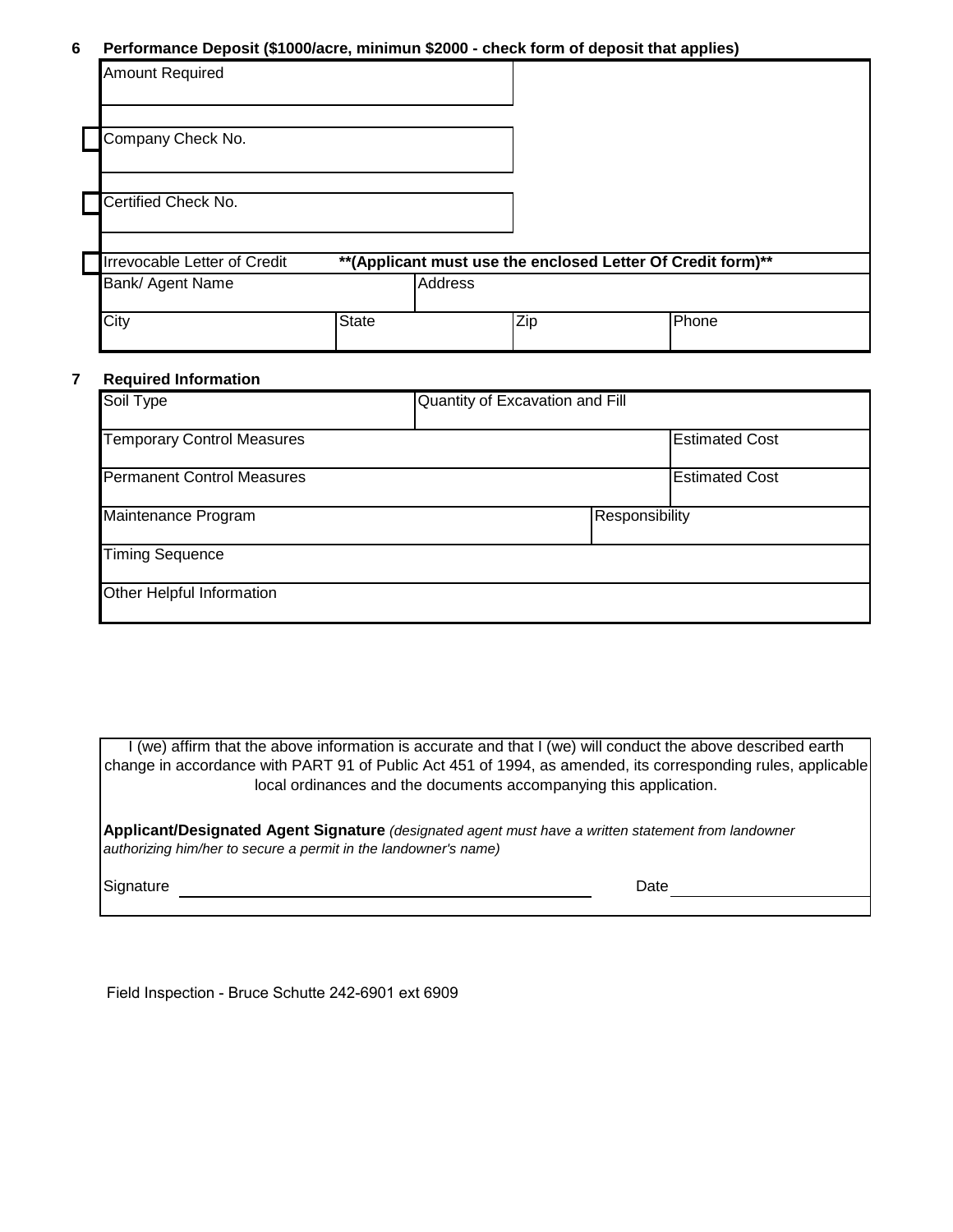# **Soil Erosion and Sedimentation Control Permit Agreement**

## **The landowner and permittee will be held responsible for following guidelines and permit requirements. Please be aware that additional SESC measures may be needed for your site.**

#### *Minimum Requirements*:

- All land owners of sites disturbing 5 acres or more must submit a copy of their NPDES Notice of Coverage permit before beginning the earth change. The storm water operator's record should be available for inspector's review. Copies of other DEQ permits should be submitted with site plans as well.
- Best Management Practices (BMPs) are to be installed correctly before grading begins at the site. Information is available at our office or online at the Michigan Department of Environmental Quality website: http://www.michigan.gov/deq
- Stage construction and stabilization activities to minimize the amount of disturbed area
- Remove sediment caused by soil erosion from storm runoff water before it leaves the site of the earth change or enters waters of the state.
- Place soil piles away from drainage courses. Soil piles must be protected from precipitation and wind with non-erosive cover or other BMPs. Remove any unused soil when grading is completed
- Use approved SESC measures/BMPs to control incidental release of sediment into drainage systems and water bodies.
- Provide an anti-tracking area for haul trucks and equipment. Sweep streets, parking lots and other paved areas regularly and as needed.
- Dust control must be implemented on all sites exposed to wind erosion.
- All information given on the application must be kept up-to-date. This includes responsible on-site person, permittee/landowner address and phone number, and revisions to the site plan. A copy of the permit must be available onsite.
- Daily stabilization is mandatory.

*Property Access Provision:* The property owner gives permission to the County Enforcing Agent to inspect the permitted activity as part of the application process and to accommodate site inspections as a function of the issued SESC permit until which time the permitted work is complete and the permit is closed.

*Final Stabilization*: Seed (and mulch, where required) all disturbed areas within 5 days of final grading. Remove all temporary erosion and sedimentation controls only after vegetation has been fully established. Evaluate if any sediments entered the storm system during the site construction phase and initiate actions to have the system cleaned as appropriate. Clean sediment from detention basins to ensure appropriate design volumes are met.

*Penalties for Non-Compliance*: Penalties of Part 91 of Act 451 may include the issue of a cease and desist order or revocation of a permit upon its finding that there is a violation. The Kent County Road Commission can install or maintain control measures to bring a non-conforming site into compliance and bill the contractor and/or owner for the costs incurred. **\*\*\*\*\*\*\*\*\*\*\*\*\*\*\*\*\*\*\*\*\*\*\*\*\*\*\*\*\*\*\*\*\*\*\*\*\*\*\***

I have read and understand the Soil Erosion and Sedimentation Control Permit Agreement.

| . .<br>۰. |  |
|-----------|--|

 $Sign$   $\frac{1}{2}$   $\frac{1}{2}$   $\frac{1}{2}$   $\frac{1}{2}$   $\frac{1}{2}$   $\frac{1}{2}$   $\frac{1}{2}$   $\frac{1}{2}$   $\frac{1}{2}$   $\frac{1}{2}$   $\frac{1}{2}$   $\frac{1}{2}$   $\frac{1}{2}$   $\frac{1}{2}$   $\frac{1}{2}$   $\frac{1}{2}$   $\frac{1}{2}$   $\frac{1}{2}$   $\frac{1}{2}$   $\frac{1}{2}$   $\frac{1}{2}$   $\frac{1}{2$ 

Field Inspection - Bruce Schutte 242-6901 ext 6909

Kent County Road Commission Engineering Department, Soil Erosion Division 1500 Scribner Avenue NW Grand Rapids, Michigan 49504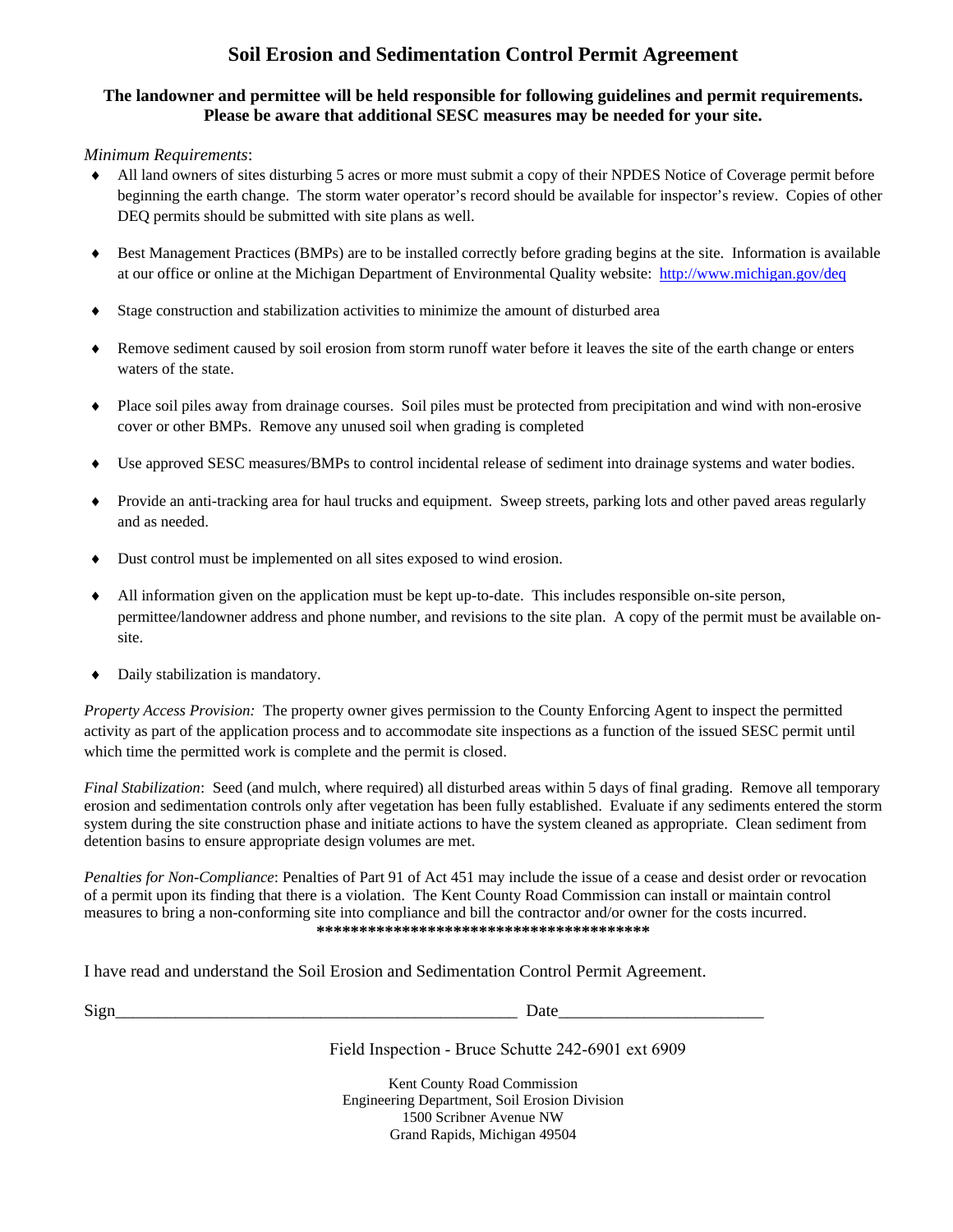#### PERMIT PROCEDURES

In accordance with Part 91 of Public Act 451 of 1994 and its corresponding general rules, permit requirements for an earth changes are as follows:

- A. An application for a state prescribed permit shall be submitted to the Kent County Road Commission by the land owner or an agent designated by the land owner.
- B. A Soil Erosion and Sedimentation Control plan must be submitted with the permit application. The plan must include the information required by Rule 1703.

#### *R 323.1703 Soil Erosion and sedimentation control plan requirements.*

Rule 1703. A person shall prepare a soil erosion and sedimentation control plan for any earth change identified in R 323.1704. A person shall design the plan to effectively reduce accelerated soil erosion and sedimentation and shall identify factors that may contribute to soil erosion and sedimentation, or both. The plan shall include, but not be limited to, all of the following:

1. A map or maps at a scale of not more than 200 feet to the inch or as otherwise determined by the county or local enforcing agency. A map shall include a legal description and site location sketch that includes the proximity of any proposed earth change to lakes or streams, or both *(including wetlands)*; predominant land features; and contour intervals of slope description.

2. A soils survey or a written description of the soil types of the exposed land area contemplated for the earth change.

3. Details for the proposed earth changes, including all of the following: (a) A description and the location of the physical limits of each proposed earth change, (b) A description and the location of all existing and proposed on-site drainage and dewatering facilities, (c) The timing and sequence of each proposed earth change, (d) The location and description for installing and removing all proposed temporary soil erosion and sediment control measures, (e) A description and the location of all proposed permanent soil erosion and sediment control measures, (e) A program proposal for the continued maintenance of all permanent soil erosion and sediment control measures that remain after project completion, including the designation of the person responsible for the maintenance. Maintenance responsibilities shall become a part of any sales or exchange agreement for the land on which the permanent soil erosion control measures are located.

- C. The Soil Erosion and Sedimentation Control plan shall be reviewed by the Kent County Road Commission, or by a person trained and experienced in soil erosion and sedimentation control techniques.
- D. **The Kent County Road Commission shall approve, disapprove or require modification of the application for the earth change permit within thirty (30) calendar days following the receipt of the application and permit fee.** Notification of disapproval shall be made by certified mail. This requirement may be waived if the information is given to the applicant in person. If the application is disapproved, the Kent County Road Commission shall advise the applicant of the reasons for disapproval and the conditions required for approval.
- E. Upon determination that an applicant has met all of the requirements of theses rules, the Sediment Act and General Rules, the Kent County Road Commission shall issue a permit for the proposed earth change. The permit shall be available on the site of the proposed earth change for inspection.
- F. An "Authorized Public Agency" is exempt from obtaining a permit but shall notify the Kent County Road Commission of each proposed earth change.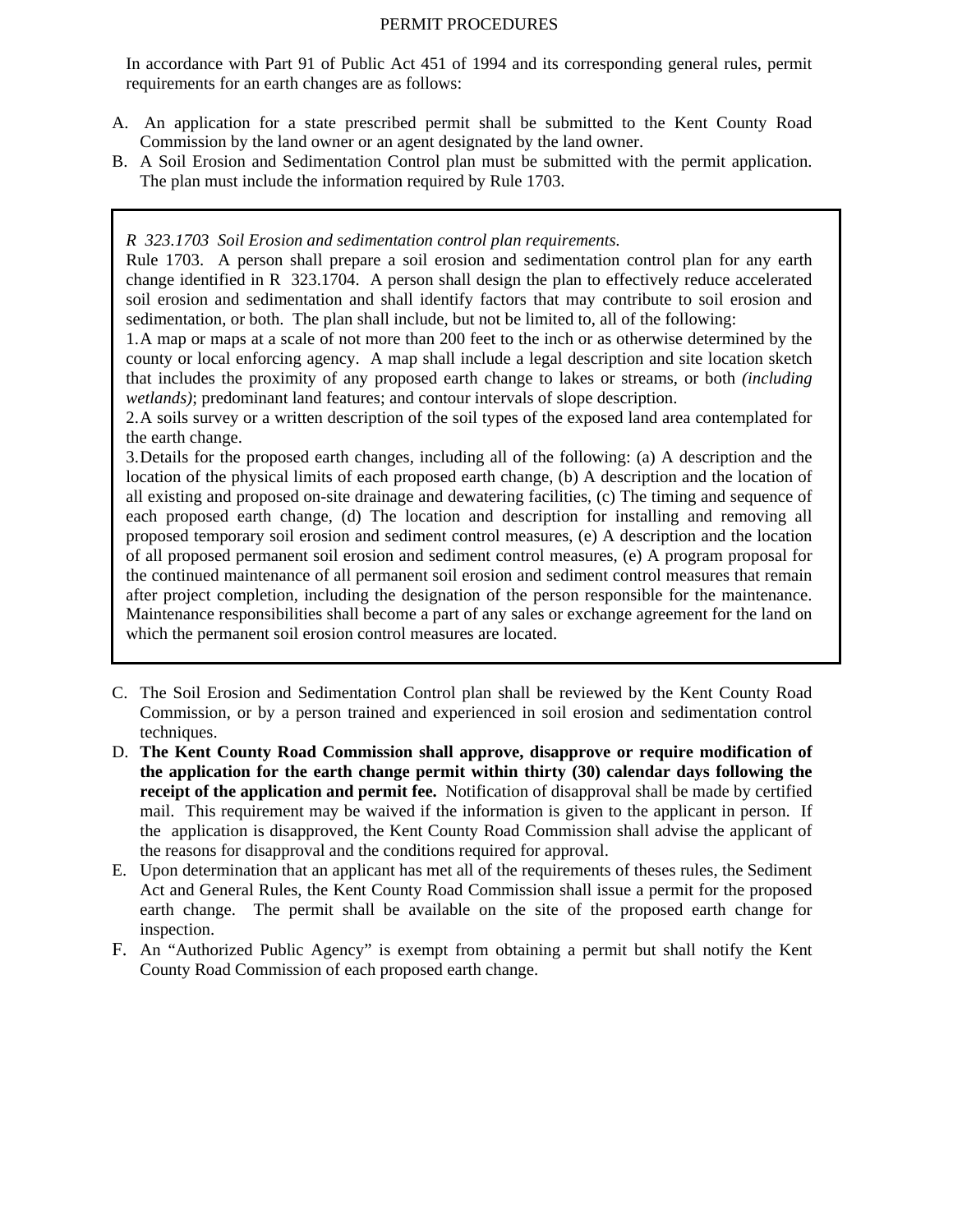

## Kent County Soil Erosion and Sedimentation Control (Part 91 of Public Act 451)

# **EFFECTIVE JANUARY 1, 2022**

|                            |                        | <b>Commercial SESC Permit Fees</b> |                                                                           |               |
|----------------------------|------------------------|------------------------------------|---------------------------------------------------------------------------|---------------|
|                            | <b>Review of Plans</b> | Initial Permit Fee                 | <b>Inspection Fees</b>                                                    | Total         |
| <b>Disturbed Area</b>      |                        |                                    | (valid for 6-months)                                                      |               |
| Less than 1 acre           | \$40.00                | \$50.00                            | \$240.00                                                                  | \$330.00      |
|                            |                        |                                    |                                                                           |               |
|                            |                        |                                    | (6-month minimum)                                                         |               |
|                            |                        |                                    | \$45.00 for first acre plus                                               |               |
| <b>Disturbed Area</b>      |                        |                                    | \$5.00 for each add. Acre                                                 | Fee           |
| $1 - 10$ acres             | \$40,00/acre           | \$75.00                            | (see enclosed fee table)                                                  | <b>Varies</b> |
|                            |                        |                                    |                                                                           |               |
|                            |                        |                                    | (6-month minimum)                                                         |               |
|                            |                        |                                    | \$90.00 plus \$2.00 per                                                   |               |
|                            |                        |                                    | acre over 10 acres                                                        |               |
| <b>Disturbed Area</b>      |                        |                                    | (\$150.00/month max.)                                                     | Fee           |
| 10.1 acres & up            | \$35,00/acre           | \$100.00                           | (see enclosed fee table)                                                  | <b>Varies</b> |
|                            |                        |                                    |                                                                           |               |
| <b>Commercial</b>          |                        |                                    |                                                                           | <b>Fee</b>    |
| <b>Permit Extension</b>    |                        |                                    |                                                                           | <b>Varies</b> |
|                            |                        |                                    |                                                                           |               |
| <b>Commercial</b>          |                        |                                    | \$1000/acre, minimum \$2000 deposit; *no bonds allowed*.                  |               |
| <b>Performance Deposit</b> |                        |                                    | Accept company check, certified check, or approved bank letter of credit. |               |

1. Total permit fees due with application.

2. **If construction or earth change is started without permit, fees are doubled.**

3. If a violation of the Kent County Soil Erosion and Sedimentation Control Ordinance occurs that results in the permit being revoked, a new permit must be obtained and new fees paid.

4. Any earth change disturbance of 5 acres or more requires a NPDES permit from the Michigan Department of Environment, Great Lakes and Energy (EGLE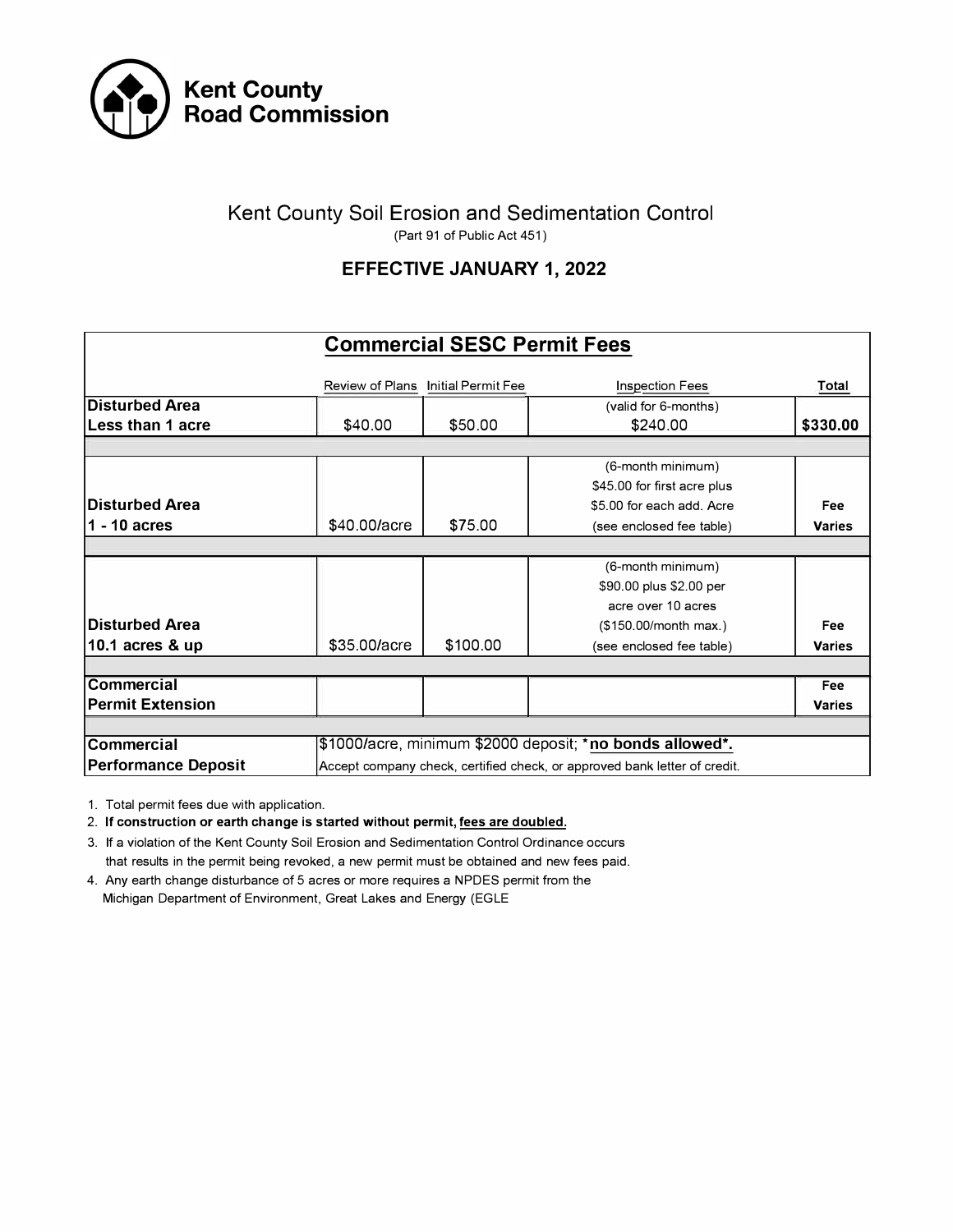

## **SOIL EROSION AND SEDIMENTATION CONTROL MONTHLY FEE TABLE**

### **EFFECTIVE JANUARY 1, 2022**

|                      |                                               |                     | <b>TOTAL FOR</b>    |                     |
|----------------------|-----------------------------------------------|---------------------|---------------------|---------------------|
| <b>ACRES</b>         | <b>*MONTHLY FEE</b>                           | <b>MINIMUM</b>      | <b>NEW PERMIT</b>   |                     |
| $\overline{$ 1 acre= | \$40/month                                    | \$240               | \$330               | $\overline{<}$ 1 ac |
| 1 acre =             | $$45 \times 6$ months =                       | \$270               | \$385               | 1ac                 |
| $2$ acres =          | $$50 \times 6$ months =                       | \$300               | \$425               | 2ac                 |
| $3$ acres =          | $$55 x 6 months =$                            | \$330               | \$525               | 3ac                 |
| $4$ acres =          | $$60 \times 6$ months =                       | \$360               | \$595               | 4 ac                |
| $5$ acres =          | $$65 \times 6$ months =                       | \$390               | \$665               | $\overline{5}$ ac   |
| $6$ acres =          | $$70 \times 6$ months =                       | \$420               | \$735               | 6 ac                |
| $7$ acres =          | $$75 \times 6$ months =                       | \$450               | \$805               | 7 ac                |
| $8$ acres =          | $$80 \times 6$ months =                       | \$480               | \$875               | 8 ac                |
| $9$ acres =          | $$85 \times 6$ months =                       | \$510               | \$945               | 9 ac                |
| 10 $acres =$         | $$90 \times 6$ months =                       | \$540               | \$1,015             | 10ac                |
| 11 acres $=$         | $$92 \times 6$ months =                       | \$552               | \$1,037             | $\overline{1}1$ ac  |
| 12 $acres =$         | $$94 \times 6$ months =                       | \$564               | $\overline{$1,084}$ | 12ac                |
| 13 $acres =$         | $$96 \times 6$ months =                       | \$576               | \$1,131             | 13ac                |
| 14 $\arccos$ =       | $$98 \times 6$ months =                       | \$588               | \$1,166             | 14ac                |
| 15 acres $=$         | $$100 \times 6$ months =                      | \$600               | \$1,225             | 15ac                |
| 16 $\arccos$ =       | $$102 \times 6$ months =                      | \$612               | \$1,272             | 16 ac               |
| 17 $acres =$         | $5104 \times 6$ months =                      | \$624               | \$1,319             | 17 ac               |
| 18 $\arccos$ =       | $$106 \times 6$ months =                      | \$636               | \$1,366             | 18ac                |
| 19 $\arccos$ =       | $$108 \times 6$ months =                      | \$648               | \$1,413             | 19 ac               |
| $20$ acres =         | $$110 \times 6$ months =                      | \$660               | \$1,180             | 20ac                |
| $21$ acres =         | $$112 \times 6$ months =                      | \$672               | \$1,507             | 21ac                |
| 22 acres =           | $$114 \times 6$ months =                      | \$684               | \$1,554             | 22ac                |
| $23$ acres =         | $$116 \times 6$ months =                      | \$696               | \$1,601             | 23 ac               |
| 24 acres =           | $$118 \times 6$ months =                      | \$708               | \$1,648             | 24 ac               |
| $25$ acres =         | $$120 \times 6$ months =                      | \$720               | \$1,695             | 25 ac               |
| $26$ acres =         | $$122 \times 6$ months =                      | \$732               | \$1,742             | 26 ac               |
| $27$ acres =         | $$124 \times 6$ months =                      | \$744               | \$1,789             | 27 ac               |
| $28$ acres =         | $$126 \times 6$ months =                      | \$756               | \$1,836             | 28 ac               |
| $29$ acres =         | $$128 \times 6$ months =                      | \$768               | \$1,883             | 29ac                |
| $30$ acres =         | $$130 \times 6$ months =                      | \$780               | \$1,930             | 30 ac               |
|                      | $31$ acres = $\sqrt{$132 \times 6}$$ months = | $\frac{1}{1}$ \$792 | \$1,977             | 31ac                |
|                      | 32 acres = $ $134 \times 6$ months =          | \$804               | \$2,024             | 32 ac               |
| $33$ acres =         | $$136 \times 6$ months =                      | \$816               | \$2,071             | 33 ac               |
| $34$ acres =         | $\frac{1}{3138} \times 6$ months =            | \$828               | \$2,118             | 34 ac               |
|                      | 35 acres = $ $140 \times 6$ months =          | \$840               | \$2,165             | 35 ac               |
|                      | 36 acres = $ $142 \times 6$ months =          | \$852               | \$2,212             | 36 ac               |
| 37 acres = $ $       | $\vert$ \$144 x 6 months =                    | \$864               | \$2,259             | 37 ac               |
|                      | 38 acres = $ $146 \times 6$ months =          | \$876               | \$2,306             | 38 ac               |
|                      | 39 acres = $ $148 \times 6$ months =          | \$888               | \$2,353             | 39 ac               |
|                      | 40+ acres = $$150 \times 6$ months =          | \$900               | \$2,400             | 40+ас               |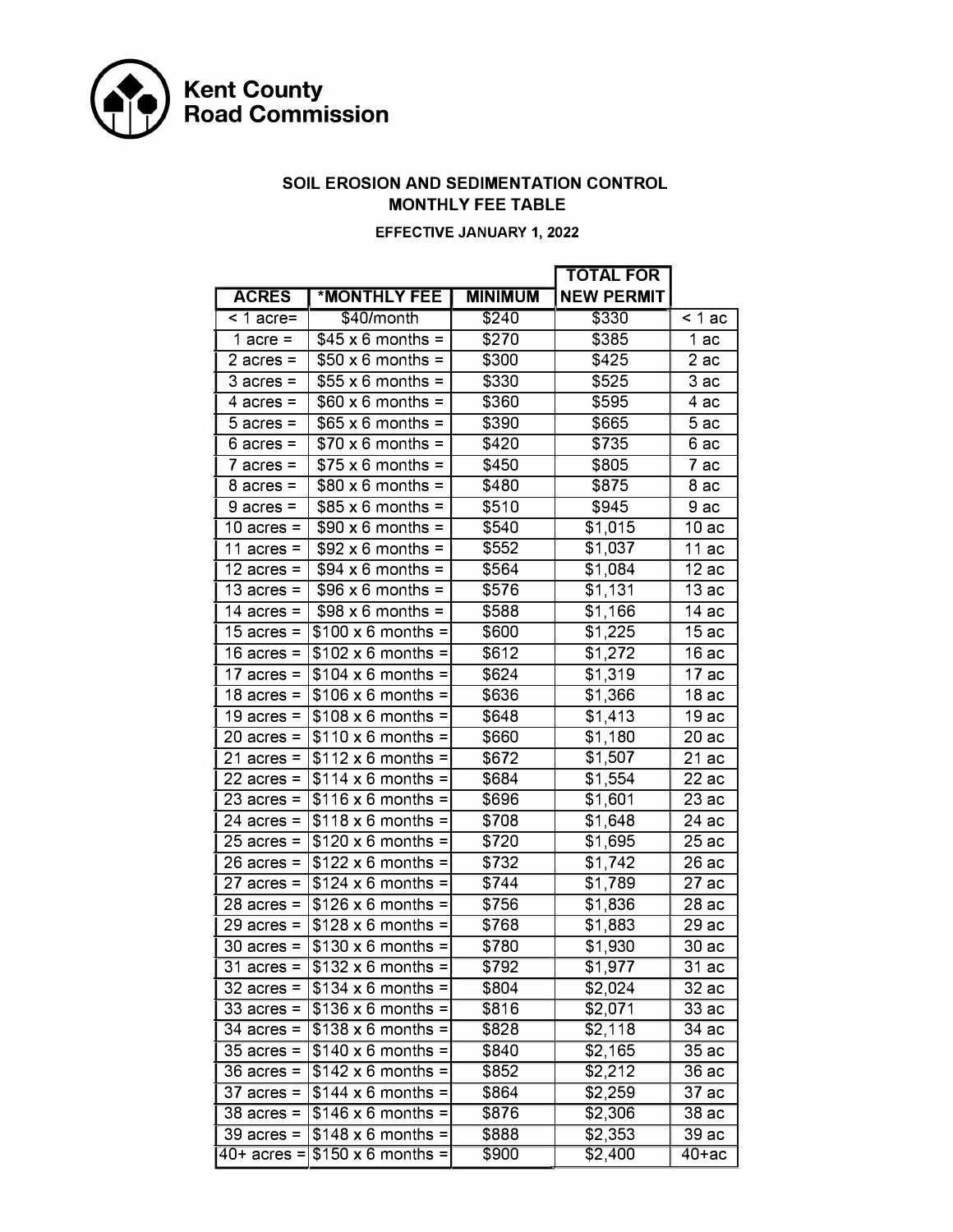# **LETTER OF CREDIT**

| Grand Rapids, Michigan 49504                          |                                                                                                                |  |
|-------------------------------------------------------|----------------------------------------------------------------------------------------------------------------|--|
| Permit Number: __________________                     |                                                                                                                |  |
|                                                       |                                                                                                                |  |
|                                                       |                                                                                                                |  |
|                                                       |                                                                                                                |  |
|                                                       |                                                                                                                |  |
|                                                       |                                                                                                                |  |
|                                                       | Section: ______________  Township: _________________________                                                   |  |
|                                                       |                                                                                                                |  |
|                                                       | Letter of Credit number (as shown above) in favor of the Kent County Road Commission (KCRC) as County          |  |
| Director of Engineering, Kent County Road Commission: | Enforcing Agency on behalf of PERMITTEE (named above), hereby referred to as the Principal, for a sum of up to |  |
| an aggregate amount not to exceed                     |                                                                                                                |  |

 $\Sigma$  Detail assurance to the KCRC for the conditions specified in  $\Sigma$ (as shown above) (Permit) where the Principal is required to control soil erosion and off-site sedimentation for earth change activity mitigation area that is within the County of Kent in accordance with the provisions of the Kent County Soil Erosion and Sedimentation Control Ordinance, County of Kent Ordinance 12-13-07-123 (Ordinance), and the administrative rules promulgated there under.

The KCRC may draw on this Letter of Credit in the event that the Director of the KCRC, or authorized representative(s), in accordance with the provisions of the Ordinance, and the administrative rules promulgated there under, issues a Notice of Violation or other order indicating that the Principal has failed to comply with the requirements of the Permit. These funds shall allow the KCRC to complete the required mitigation.

Partial drawings are permitted. This original Letter of Credit must be submitted to us together with any drawings hereunder for our endorsement of any payments effected by us and/or for cancellation.

SESC LoC 1 of 2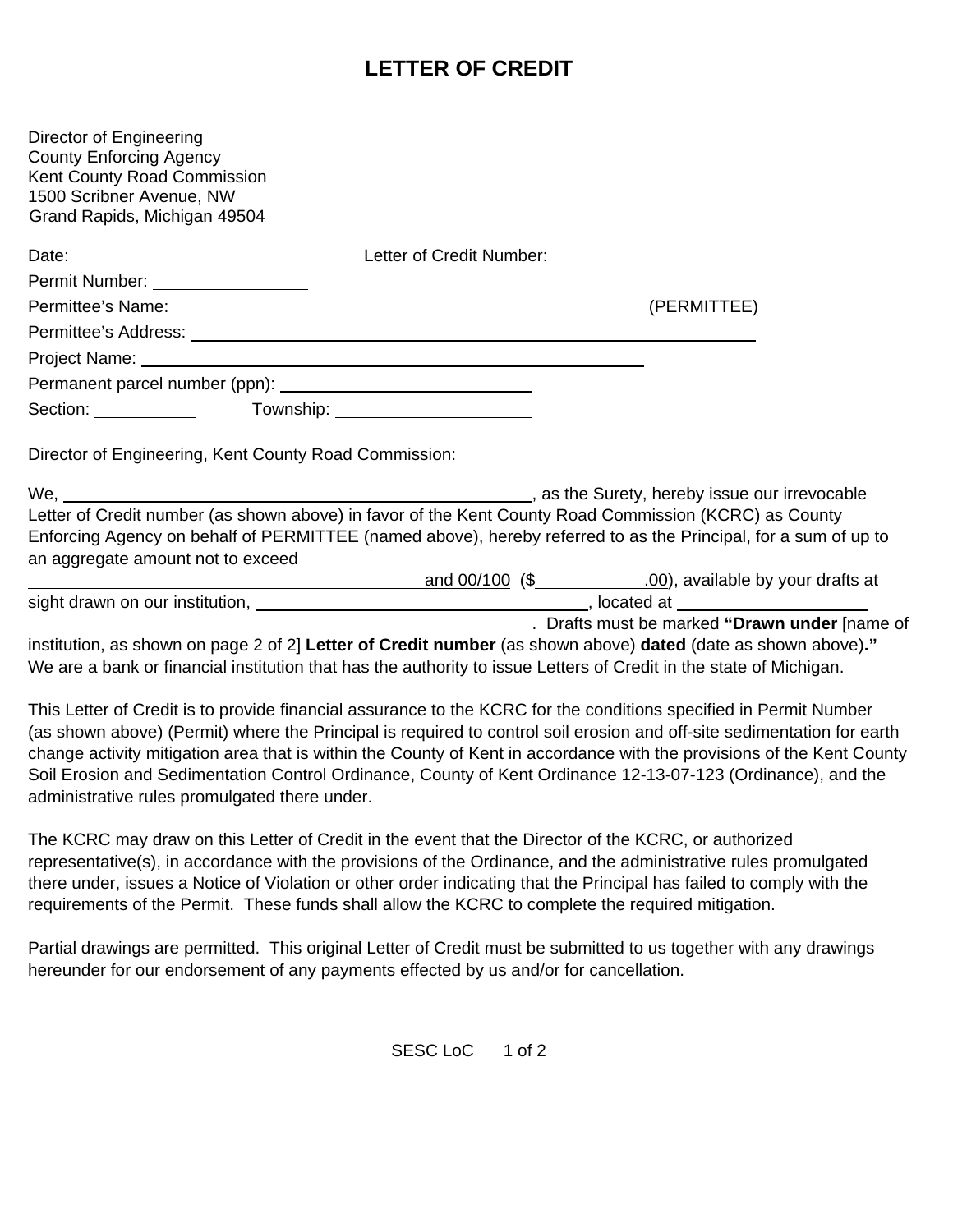Permit Number: Letter of Credit Number:

This Letter of Credit shall be, and continue to be, in force for a minimum of one (1) year, but such expiration date shall be deemed automatically extended without amendment for periods of one year from the expiration date hereof, or any future expiration date, unless agreed upon in writing by both the KCRC and Surety not to consider the Letter of Credit renewed for any such additional period. The Principal is not authorized to cancel the Letter of Credit without written approval from the KCRC.

This Letter of Credit is subject to the Uniform Customs and Practices for Documentary Credits, 2007 Revisions, International Chamber of Commerce, Publication No. 600, and the Uniform Commercial Code, where applicable. Where conflicts exist between Uniform Customs and Practices for Documentary Credits and the Michigan Uniform Commercial Code, the Michigan Uniform Commercial Code shall control.

We shall honor drafts drawn under and in compliance with the terms of this Letter of Credit and these drafts will be duly honored upon presentation to us if presented on or before

, 20 , or any automatically extended date. The amount of each draft must be endorsed by us on the reverse of this Letter of Credit.

We certify that the wording on this Letter of Credit is identical to the wording provided by the KCRC as of the date shown immediately below.

Name of Bank or Financial Institution

**Address** 

City, State, Zip Code

Authorized Signature

Printed name and position

Date

Phone

Fax

Email

SESC LoC 2 of 2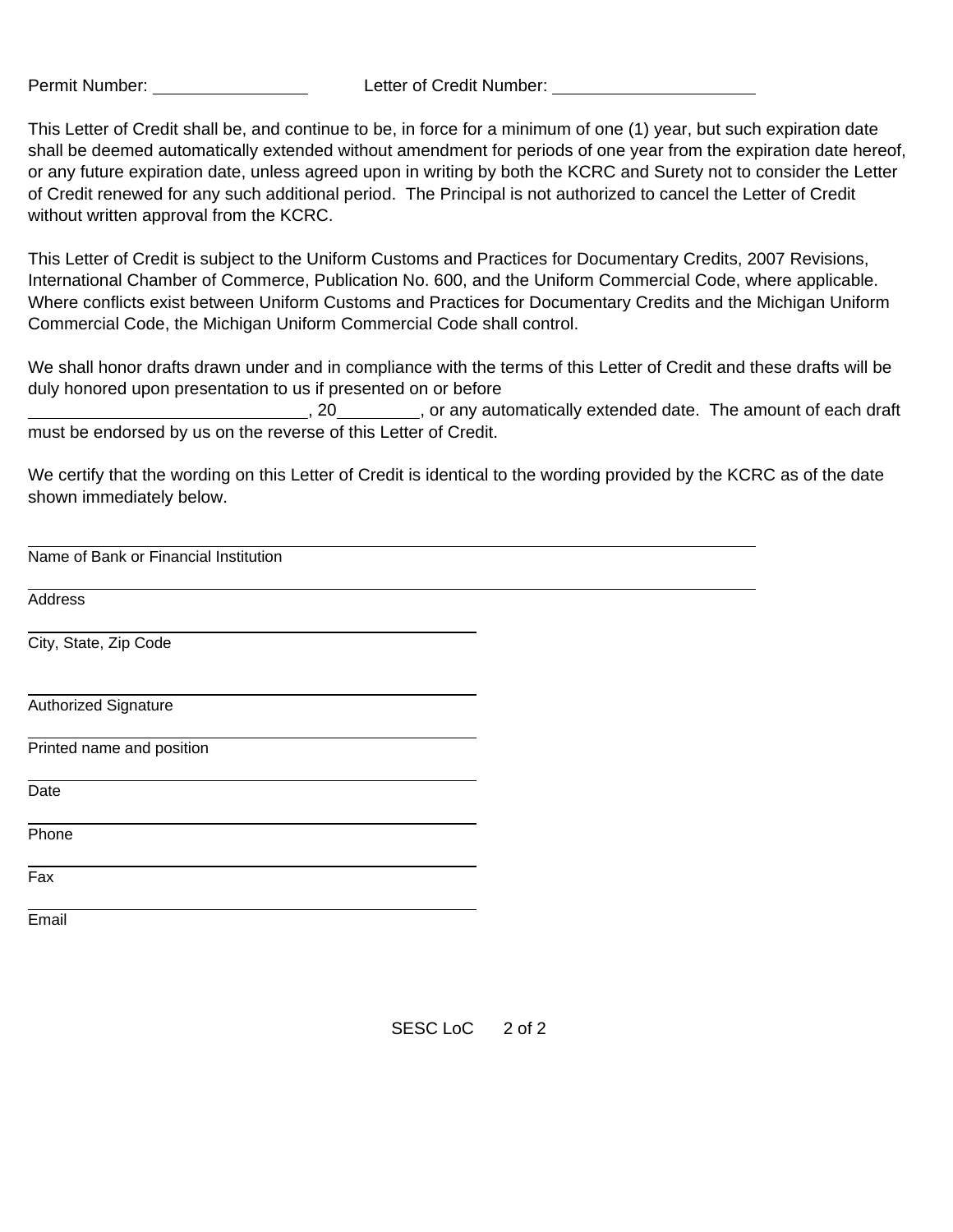# **LETTER OF CREDIT**

Director of Engineering County Enforcing Agency Kent County Road Commission 1500 Scribner Avenue, NW Grand Rapids, Michigan 49504



| Date: $\frac{1}{\sqrt{1-\frac{1}{2}}}\frac{1}{\sqrt{1-\frac{1}{2}}}\frac{1}{\sqrt{1-\frac{1}{2}}}\frac{1}{\sqrt{1-\frac{1}{2}}}\frac{1}{\sqrt{1-\frac{1}{2}}}\frac{1}{\sqrt{1-\frac{1}{2}}}\frac{1}{\sqrt{1-\frac{1}{2}}}\frac{1}{\sqrt{1-\frac{1}{2}}}\frac{1}{\sqrt{1-\frac{1}{2}}}\frac{1}{\sqrt{1-\frac{1}{2}}}\frac{1}{\sqrt{1-\frac{1}{2}}}\frac{1}{\sqrt{1-\frac{1}{2}}}\frac{1}{\sqrt{1-\frac{1}{2}}}\frac{1}{\$ | Letter of Credit Number: ____(issued from financial institution)             |  |
|--------------------------------------------------------------------------------------------------------------------------------------------------------------------------------------------------------------------------------------------------------------------------------------------------------------------------------------------------------------------------------------------------------------------------|------------------------------------------------------------------------------|--|
|                                                                                                                                                                                                                                                                                                                                                                                                                          | Permit Number: (KCRC soil erosion permit #)                                  |  |
|                                                                                                                                                                                                                                                                                                                                                                                                                          | Permittee's Name: (person or company obtaining letter of credit) (PERMITTEE) |  |
|                                                                                                                                                                                                                                                                                                                                                                                                                          | (mailing address of above named)                                             |  |
|                                                                                                                                                                                                                                                                                                                                                                                                                          | Project Name: ______(location of earth change where permit is required)      |  |
| Permanent parcel number (ppn): (parcel ID#)                                                                                                                                                                                                                                                                                                                                                                              |                                                                              |  |
| Section: ____________                                                                                                                                                                                                                                                                                                                                                                                                    | Township: __________________________                                         |  |

Director of Engineering, Kent County Road Commission:

We, **(name of financial institution)** , as the Surety, hereby issue our irrevocable Letter of Credit number (as shown above) in favor of the Kent County Road Commission (KCRC) as County Enforcing Agency on behalf of PERMITTEE (named above), hereby referred to as the Principal, for a sum of up to an aggregate amount not to exceed

| (total acreage of permit $x$ \$1,000/acre)                      | and $00/100$ (\$ | .00), available by your drafts at |
|-----------------------------------------------------------------|------------------|-----------------------------------|
| sight drawn on our institution, (name of financial institution) | located at       |                                   |

(address of financial institution) . Drafts must be marked **"Drawn under** [name of institution, as shown on page 2 of 2] **Letter of Credit number** (as shown above) **dated** (date as shown above)**."** We are a bank or financial institution that has the authority to issue Letters of Credit in the state of Michigan.

This Letter of Credit is to provide financial assurance to the KCRC for the conditions specified in Permit Number (as shown above) (Permit) where the Principal is required to control soil erosion and off-site sedimentation for earth change activity mitigation area that is within the County of Kent in accordance with the provisions of the Kent County Soil Erosion and Sedimentation Control Ordinance, County of Kent Ordinance 12-13-07-123 (Ordinance), and the administrative rules promulgated there under.

The KCRC may draw on this Letter of Credit in the event that the Director of the KCRC, or authorized representative(s), in accordance with the provisions of the Ordinance, and the administrative rules promulgated there under, issues a Notice of Violation or other order indicating that the Principal has failed to comply with the requirements of the Permit. These funds shall allow the KCRC to complete the required mitigation.

Partial drawings are permitted. This original Letter of Credit must be submitted to us together with any drawings hereunder for our endorsement of any payments effected by us and/or for cancellation.

SESC LoC 1 of 2